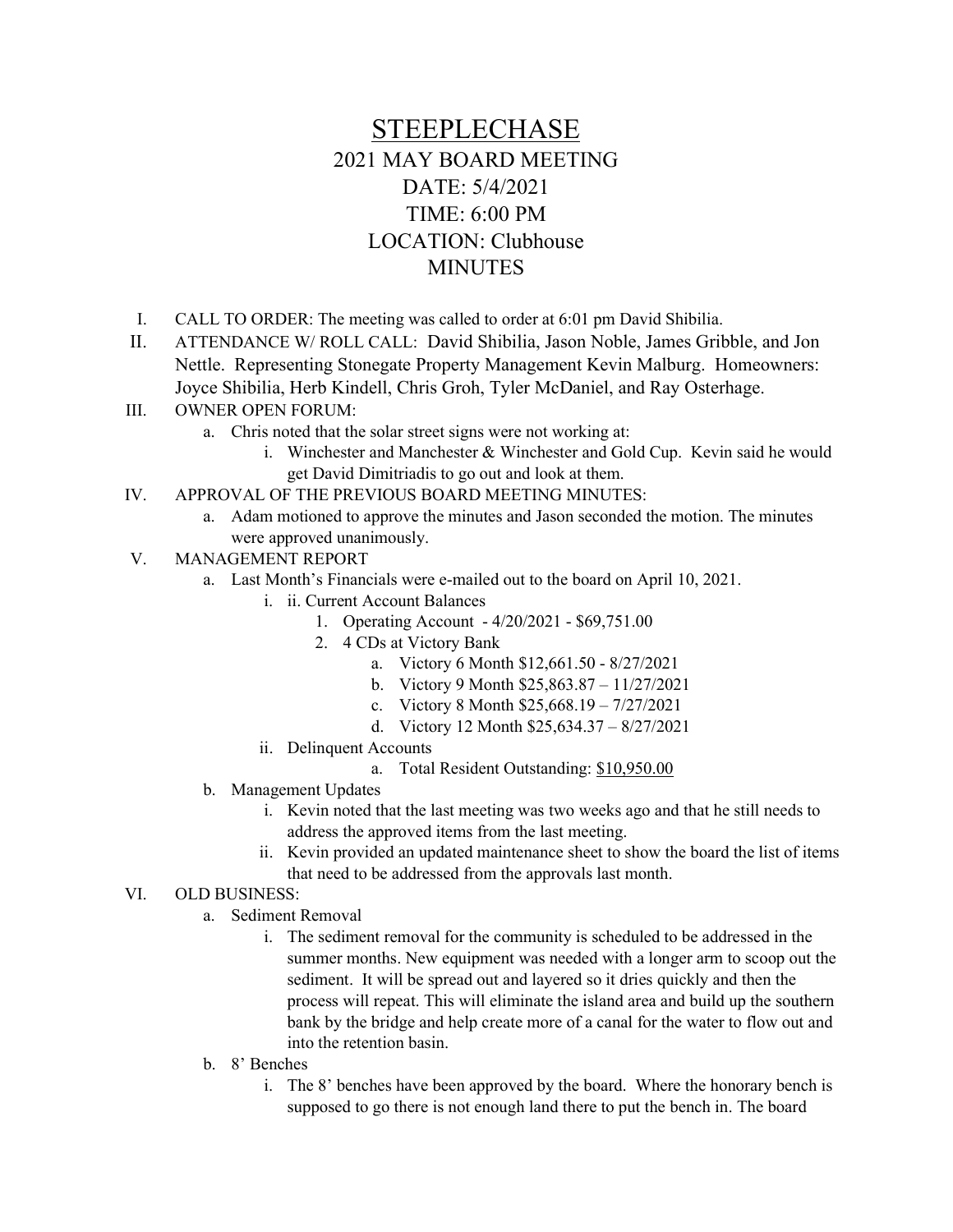approved the bench going in at the southern most culvert area or what you might call the biggest southern bend in the retention basin.

- c. Steeplechase Elementary
	- i. Principle
		- 1. The elementary principle is coming to the first responder event. Kevin asked if the board still wanted to schedule a different meeting with her. The board said they would make it a point to go over and meet her.
- d. Plaque box near flags
	- i. David is looking into different options with the plaque box.
- e. Aeration system
	- i. Kevin provided the full quote details for the three aeration systems. They were all very similar in horsepower and would be adding 4 additional bubblers to the retention basin. Jason motioned to approve the aeration system and David seconded the motion. The motion was approved unanimously.
- f. Electrical Around Pool
	- i. David Dimitriadis texted pictures to Kevin showing the junction box, the fix they made and talked about the repairs to the lights by the bathrooms. Everything should be working now.
- g. Golf Carts Boone County
	- i. The application for Golf Carts in Steeplechase needs to be submitted to the county, but the board approved this at the previous meeting.
- h. Fence at Entryway damaged
	- i. Herb had reported after the last meeting to the board that the fence repairs are approved.
- i. Driveway Extensions
	- i. The board is discussing with the ARB driveway extensions after the normal session to determine what would be the best procedures moving forward if a homeowner were to request an extension.
- j. Definition of a commercial vehicle/emergency vehicles
	- i. There was discussion regarding commercial vehicles and emergency vehicles. David is thinking that the board only look at emergency vehicles. He asked the boards thoughts, and no one disagreed. The covenants take care of most of the commercial vehicle language. Basically, the board was for emergency vehicles in the community. The owner would need approval from the board and need to provide documentation of the nature that they need a vehicle and to what degree they are doing emergency work. The overall view is if the board approves this language it would go before the community to vote on. David motioned to approve emergency vehicles and Jason seconded the motion. The motion was approved unanimously from the board.
- k. Steeplechase Pool Rules
	- i. The new Steeplechase pool rules sign is now up on the outside of the building. Kevin will get the communication together to go out to the community.
- l. Fishing Tournament
	- i. Kevin was supposed to hear back from the person last Friday and never heard back. Kevin said he would reach out again.
- VII. NEW BUSINESS:
	- a. Garage Sale Dates